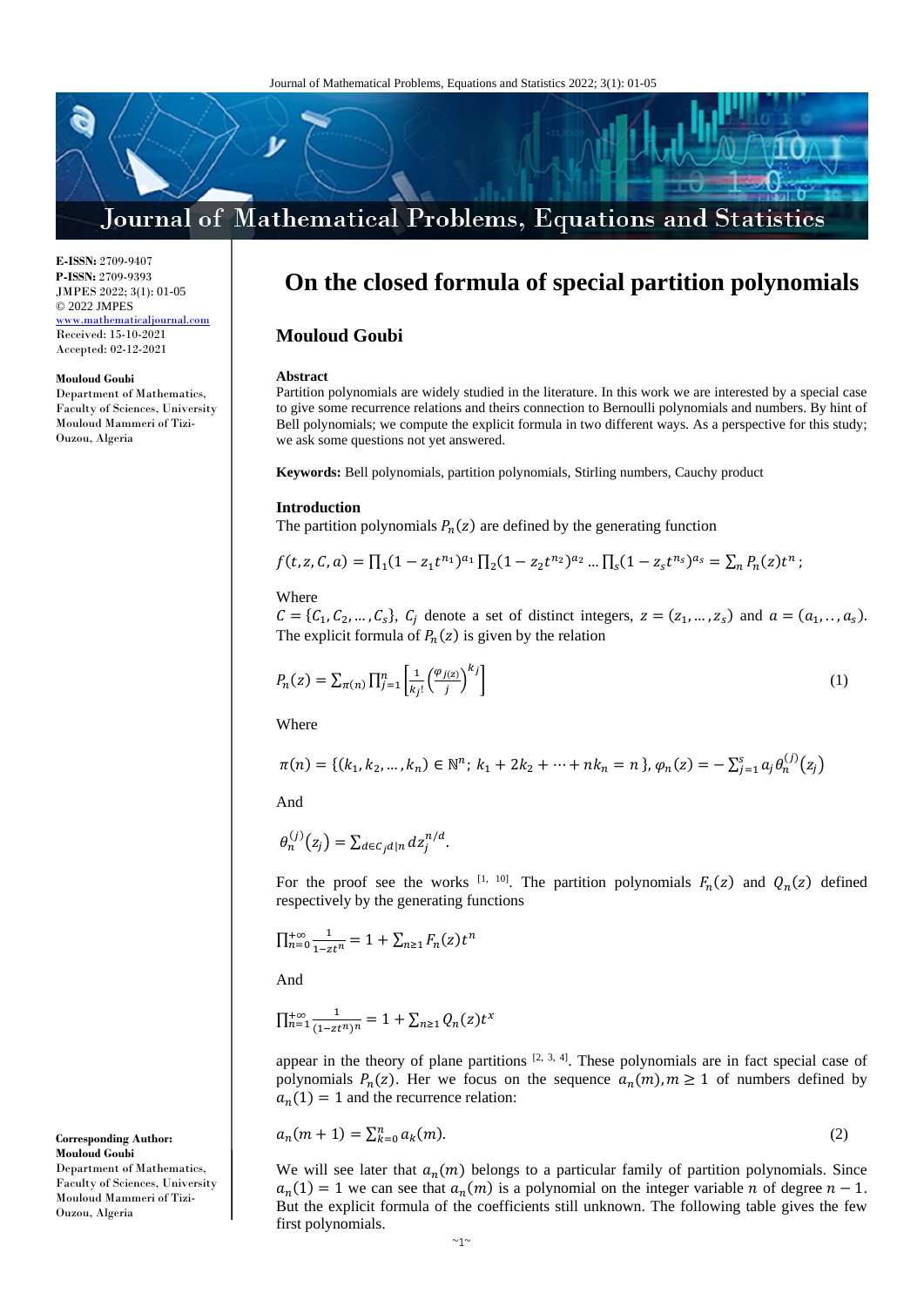**Table 1:**  $B_n$  and  $B_n(x)$  are respectively the well-known Bernoulli numbers and polynomials,  $B_n$  are defined by the generating function

| m | $a_n(m)$                                          |
|---|---------------------------------------------------|
|   |                                                   |
|   | $n+1$                                             |
|   | $(1/2)n^2 + (3/2)n + 1$                           |
|   | $(1/6)(B_3(n + 1) - B_3) + (3/4)n^2 + (7/4)n + 1$ |

$$
\frac{t}{e^t-1} = \sum_{n\geq 0} B_n \frac{t^n}{n!}.
$$

Polynomials  $B_n(x)$  take the form

$$
B_n(x) = \sum_{k=0}^n {n \choose k} B_k x^{n-k}.
$$

The first Bernoulli numbers are  $B_0 = 1, B_1 = -\frac{1}{2}$  $\frac{1}{2}$ ,  $B_2 = \frac{1}{6}$  $\frac{1}{6}$  and  $B_3 = 0$ . So the first few Bernoulli polynomials are

$$
B_0(x)=1
$$

 $B_1(x) = x + B_1$ 

$$
B_2(x) = x^2 - x + B_2
$$

$$
B_3(x) = x^3 - \frac{3}{2}x^2 + \frac{1}{2}x.
$$

In the table 1 we used the well-known identity

$$
1^k + 2^k + \dots + n^k = \frac{1}{k+1} (B_{k+1}(n+1) - B_k),
$$

To deduce that

$$
1^2 + 2^2 + \dots + n^2 = \frac{1}{6}(2n^3 + 3n^2 + n) = \frac{B_3(n+1) - B_3}{3}.
$$

In this work we give another recurrence relation and show that  $a_n(m)$  is a polynomial of m. finally we compute the explicit formula in two different ways and ask some questions as a perspective for this study.

## **Generating function and recurrence relations**

From the definition of the sequence  $a_n(m)$ ; we deduce that  $f_m(t) = \frac{1}{(1-t)^m}$  is the corresponding generating function and we write

$$
f_m(t) = \sum_{n \ge 0} a_n(m) t^n.
$$

The reason is that

$$
f_{m+1}(t) = \frac{f_m(t)}{1-t} = \left(\sum_{n\geq 0} t^n\right) \left(\sum_{n\geq 0} a_n(m)t^n\right) = \sum_{n\geq 0} \left(\sum_{k=0}^n a_k(m)\right) t^m.
$$

 $a_n(m)$  Correspond to  $P_n(z)$  for  $C = C_1 = \{1\}$ ,  $z = z_1 = 1$  and  $a = a_1 = -m$ . After sample computations we conclude that

$$
a_n(m) = \sum_{\pi(n)} \prod_{j=1}^n \left[ \frac{1}{k_j!} \left( \frac{m}{j} \right)^{kj} \right].
$$
 (3)

For  $a$ ,  $b$  two positive integers, it follows that

$$
a_n(a+b) = \sum_{k=0}^n a_k(a)a_{n-k}(b).
$$
 (4)

In section 3 we explain how to obtain another formulation of the expression (3). Let  $\binom{m}{k}$  $\binom{m}{k}$  the binomial coefficient given by  $\binom{m}{k}$  $\binom{m}{k}$  = m!  $\frac{m!}{k!(m-k)!}$  with the convention that  $\binom{m}{k}$  $\binom{m}{k}$  = 0 for  $k > m$ . The natural extension to complex numbers  $\alpha$  is defined by  $\binom{\alpha}{k}$  $\binom{\alpha}{k} = \frac{(\alpha)_k}{k}$  $\frac{k}{k}$ where  $(\alpha)_k$  is the falling number  $(\alpha)_k = \alpha(\alpha - 1)$  ...  $(\alpha - k + 1)$ . Consequently, the series expansion of  $(1 + t)^\alpha$  is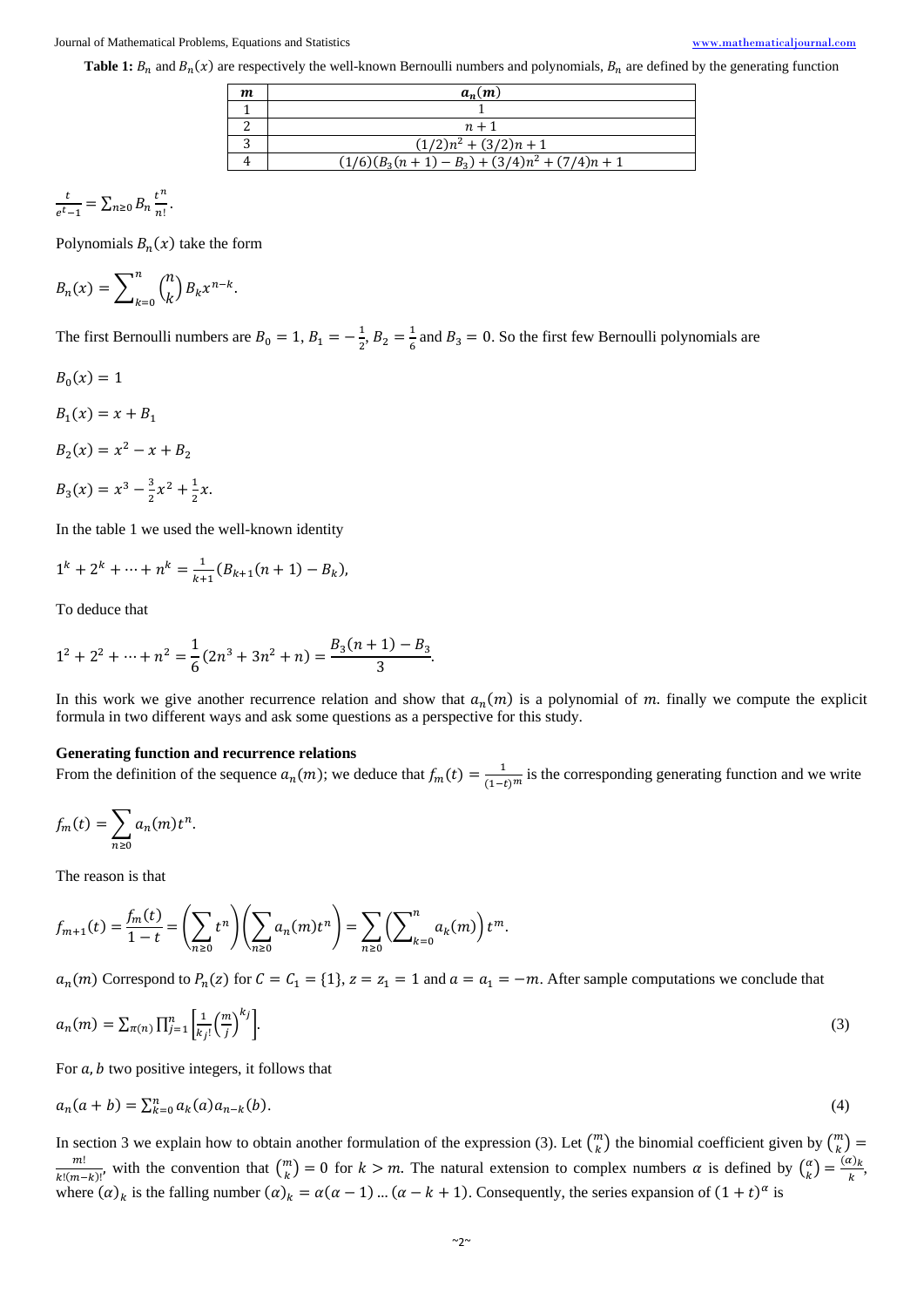Journal of Mathematical Problems, Equations and Statistics [www.mathematicaljournal.com](file://server/test/mathematicaljournal.com/issue/1%20Vol/1%20issue/www.mathematicaljournal.com)

$$
(1+t)^{\alpha} = \sum_{n\geq 0} {\alpha \choose n} t^n, |t| < 1.
$$

**Theorem 3.2:** For *m* fixed and  $n \ge 1$ , the sequence  $a_n(m)$  satisfies the recurrence relation

$$
a_n(m) = \sum_{k=0}^{n-1} {m \choose n-k} (-1)^{n-k-1} a_k(m) \tag{5}
$$

**Proof:** In one hand we have

$$
(1-t)^m = \sum_{n\geq 0} {m \choose n} (-1)^n t^n,
$$

and in other hand we have  $(1 - t)^m f_m(t) = 1$ , then

$$
\left(\sum_{n\geq 0} {m \choose n} (-1)^n t^n\right) \left(\sum_{n\geq 0} a_n(m) t^n\right) = 1.
$$

By Cauchy product of generating functions we get

$$
\sum_{n\geq 0} \left( \sum_{k=0}^{n} {m \choose n-k} (-1)^{n-k} a_k(m) \right) t^n = 1.
$$
 Thus  $a_0(m) = 1$  and for  $n \geq 1$ ;

$$
\sum_{k=0}^{n} {m \choose n-k} (-1)^{n-k} a_k(m) = 0.
$$

**Table 2:** It follows from the table 2 that  $a_n(m)$  is a polynomial of degree *n* on the variable *m*. One can write  $a_n(m) = \sum_{k=0}^n a_k m^k$ ; in what follows we purpose a method for computing the coefficients  $\alpha_k$ .

| $a_n(m)$                                       |
|------------------------------------------------|
| m                                              |
| $(1/2)m^2 + (1/2)m$                            |
| $(1/6)m^3 + (1/2)m^2 + 1/3$                    |
| $-(1/3)m^{4} + (5/3)m^{3} + (1/8)m^{2} + 7/12$ |

#### **Combinatorial formulations**

Let  $s_n(k)$  be the set of all partitions of *n* which have *k* summands, for any sequence  $(x_n)_{n\in\mathbb{N}}$  of complex numbers; the exponential partial Bell polynomials  $B_{n,k} := B_{n,k}(x_1, x_2, ...)$  are defined by the expression <sup>[5]</sup>.

$$
B_{n,k} = \frac{n!}{k!} \sum_{s_n(k)} \binom{k}{k_1, \dots k_{n-k+1}} \prod_{r=1}^{n-k+1} \left(\frac{x_r}{r!}\right)^{k_r} \tag{6}
$$

Where  $\begin{pmatrix} k \\ k \end{pmatrix}$  $\binom{k}{k_1, \dots, k_n} = \frac{k!}{k_1! \dots!}$  $\frac{k!}{k_1!...k_n!}$  is the multinomial coefficient, with the convention that  $B_{0,0} = 1$  and  $B_{n,0} = 0$  for  $n \ge 1$ . Polynomials  $B_{n,k}$  follow from the generating function

$$
\frac{1}{k!} \left( \sum_{m=1}^{\infty} x_m \frac{t^m}{m!} \right)^k = \sum_{n=k}^{\infty} B_{n,k} \left( x_1, x_2, \dots \right) \frac{t^n}{n!}.
$$

Among other values of  $B_{n,k}$  we have  $B_{n,k}(1,1,\ldots,1) = S(n,k)$  is a Stirling number of second kinds defined by the generating function:

$$
e^{[u(e^t - 1)]} = 1 + \sum_{1 \le k \le n} S(n, k) u^k \frac{t^n}{n!}.
$$

 $B_{n,k}(0!,1!,2!,...) = |s(n,k)| = s(n,k)$  is signless Stirling numbers of first kind and  $s(n,k)$  is a Stirling number of first kind defined by the generating function

$$
(1+t)^u = 1 + \sum_{1 \le k \le n} s(n,k) u^k \frac{t^n}{n!}.
$$

 $B_{n,k}(1,2,3,...) = {n \choose k}$  $\binom{n}{k} k^{n-k}$  is idempotent number.

Bell polynomials play an important role in number theory and combinatorial analysis, such us for computing the coefficients of the inverse or the composition of generating functions. With these combinatorial polynomials we give the explicit formula of the polynomials  $a_n(m)$  in two different ways.

For any generating function

$$
f(x,t) = \sum_{n\geq 1} \gamma_n(x)t^n
$$
,  $e^{f(t)}$  is calculated as follows <sup>[9]</sup>.

$$
e^{f(t)} = \sum_{n\geq 0} \sum_{k=0}^{n} B_{n,k} (1! \gamma_1, 2! \gamma_2, \dots) \frac{t^n}{n!}
$$
 (7)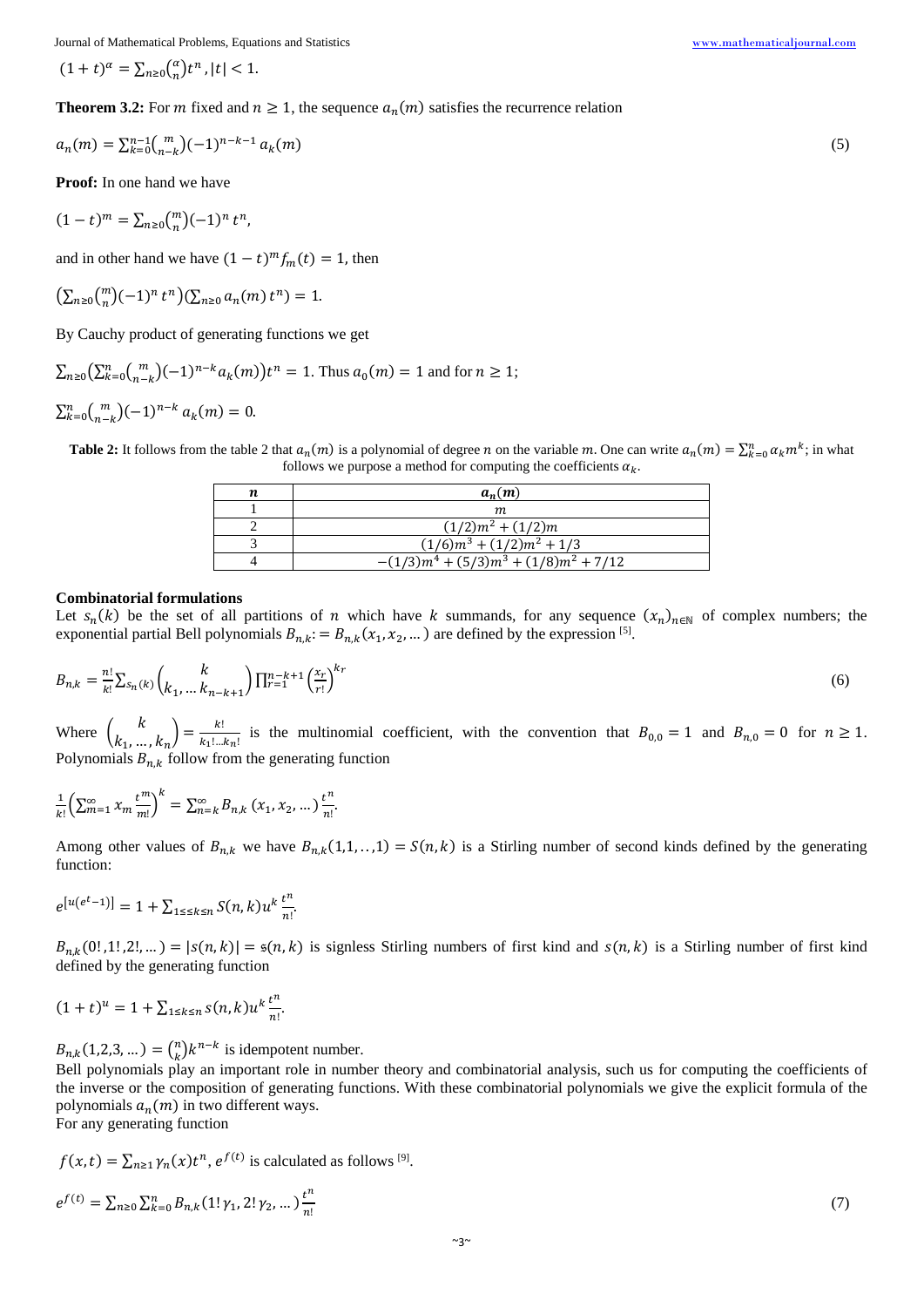Journal of Mathematical Problems, Equations and Statistics [www.mathematicaljournal.com](file://server/test/mathematicaljournal.com/issue/1%20Vol/1%20issue/www.mathematicaljournal.com)

For the general case gof one consult [6, 8], to see the q-analog we refer to [7]. According to Bell polynomials the expression of  $a_n(m)$  as a polynomial on the integer variable m is given in the following theorem.

**Theorem 3.1:** We have

$$
a_n(m) = \frac{1}{n!} \sum_{k=0}^n |s(n,k)| m^k. \tag{8}
$$

**Proof:** We have  $f_m(t) = e^{m \sum_{n=1}^{\infty} \frac{t^n}{n}}$ , then  $f_m(t) = \sum_{n\geq 0} \sum_{k=0}^n B_{n,k}(0^t, 1^t, 2^t, \dots) m^k \frac{t^n}{n!}$  $\frac{d^n}{n!}$ , and the desired result follows. Consequently the coefficients  $\alpha_k$  are signless Stirling numbers of first king.

**Corollary 3.1:** The connection of  $a_n(m)$  to Bernoulli polynomials and numbers is given by the following relation.

$$
\sum_{j=1}^{m-1} a_n(j) = \frac{1}{n!} \sum_{k=0}^n (B_{k+1}(m) - B_{k+1}) \frac{|s(n,k)|}{k+1}.
$$
\n(9)

**Proof:** We have

$$
\sum_{j=1}^{m-1} a_n(j) = \frac{1}{n!} \sum_{k=0}^{n} |s(n,k)| \left( \sum_{j=1}^{m-1} j^k \right), \text{ and then } \sum_{j=1}^{m-1} a_n(j) = \frac{1}{n!} \sum_{k=0}^{n} |s(n,k)| \frac{B_{k+1}(m) - B_{k+1}}{k+1}.
$$

Otherwise we have

$$
\sum_{j=0}^n a_j(m) = \sum_{j=0}^n \left( \sum_{k=0}^j \frac{1}{j!} |s(j,k)| m^k \right).
$$

Then

$$
a_n(m+1) = \sum_{k=0}^n \left( \sum_{j=k}^n \frac{1}{j!} |s(j,k)| \right) m^k.
$$

But from Theorem 3.1 we get

$$
a_n(m+1) = \frac{1}{n!} \sum_{k=0}^n |s(n,k)| (m+1)^k.
$$

Since  $(m + 1)^k = \sum_{i=0}^k {k \choose i}$  $_{i=0}^k {k \choose i} m^i$ , then

$$
a_n(m+1) = \frac{1}{n!} \sum_{i=0}^n \left( \sum_{k=i}^n {k \choose i} |s(n,k)| \right) m^i,
$$

which is the same with

$$
a_n(m+1) = \frac{1}{n!} \sum_{k=0}^n \left( \sum_{j=k}^n {j \choose k} |s(n,j)| \right) m^k.
$$

The comparison between the coefficients let us to conclude the following corollary.

**Corollary 3.2** For every  $0 \le k \le n$ , the Stirling numbers of first kind satisfies the following identity

$$
\sum_{j=k}^{n} {j \choose k} |s(n,j)| = n! \sum_{j=k}^{n} \frac{1}{j!} |s(j,k)|.
$$
\n(10)

For any generating function  $g(t) = \sum_{n\geq 0} b_n t^n$  and complex number  $\alpha$ ; the series expansion of the function  $g^{\alpha}$  is given by

$$
g^{\alpha}(t) = \sum_{n\geq 0} \sum_{k=0}^{n} (\alpha)_k b_0^{\alpha-k} B_{n,k} (1! b_1, 2! b_2, \dots) \frac{t^n}{n!}.
$$

**Theorem 3.2:**

$$
a_n(m) = (-1)^n \frac{(-m)_n}{n!}.
$$
\n(11)

**Proof:** In the case  $g(t) = 1 - t$  and  $\alpha = -m$ , we obtain  $f_m(t) = g^{-m}(t)$ . Then we deduce that

$$
f_m(t) = \sum_{n\geq 0} \sum_{k=0}^n (-m)_k B_{n,k}(-1,0,0,0,...) \frac{t^n}{n!}.
$$

Since  $B_{n,n}(-1,0,0,0,...) = (-1)^n$  and  $B_{n,k}(-1,0,0,0,...) = 0$  for  $k \neq 0$ . Then